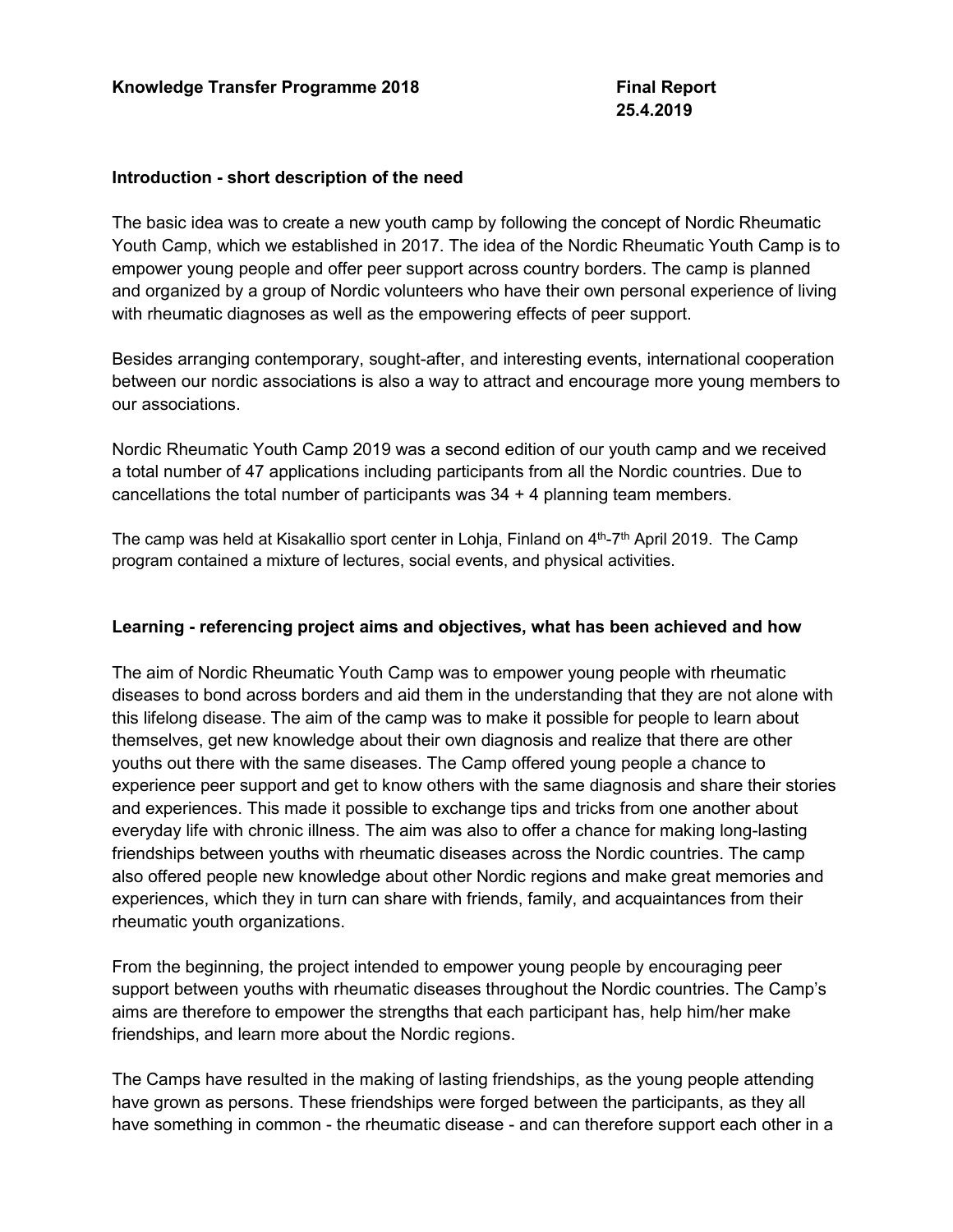way that "healthy" friends often cannot. Furthermore, it gives the participants an opportunity to share their life stories, give each other advice about living with a rheumatic diagnose, as well as sharing the struggles that this can pose in their daily lives.

Youths have made friendships that have last through the years and others have rekindled their friendship from the first camp to the 2019 camp. The campers from 2017 have informed planners how their lives have changed to the better and the camp helped them get their lives back and stop looking negatively at their rheumatic disease, and instead start to work on with their disease and the health both mentally and physically.

The camp has given the rheumatic organizations new youth board members in Finland and volunteers in Denmark, so the camp has broadened the youth horizon and knowledge about their own country's organization.

## **Evaluation - what should be measured, and how. How do we use it for the future planning**

Measuring the outcome of the camp was done with mentor group sessions and a questionnaire to find out how the camp was experienced, what could be different and what the planners could do better.

We as planners measured how the sign up went and what the participants were hoping for. We used the feedback from last camp to make up this year's camp program. The theme for this year's camp was empowerment for young people with rheumatic disease. What measured was the happiness, joy, empowerment and the new friendships that have been made during our camps.

We have a facebook like page where we can see the statistics behind the visitation just round the time we posted the application form. We had around 2000 clicks on our Facebook like page when we put out the date for application. We have been using social media to get the word out there to the generation Z and the millennials as ourselves. We have used our strengths to plan our meetings and the entire camp, all of us have a unique set of skills which we tap into during planning.

We use the information from all feedback received to improve us as planners and to develop the planning and execution of the camp in hole. We want to give the participants a chance to express themselves and give them a chance to be a part of the planning with their ideas and points on what to do better, eg what should be left out, what to include more off and what new things should be included.

## **Added value of the cooperation with the partner organization**

The planning process of Nordic Rheumatic Youth Camp 2019 has strengthened the cooperation between the Nordic National associations for young rheumatics. In the planning group we have learned a lot from the challenges we faced when planning the Camp in 2017 and focused on improving our team working skills and methods in communication.

In the beginning of the project 2017, the planning team consisted of seven volunteers and a couple of employees from the Swedish and Finnish organizations, and the tasks and roles of different people and associations were unclear. There were also changes in contact persons in different associations which made the communication even harder.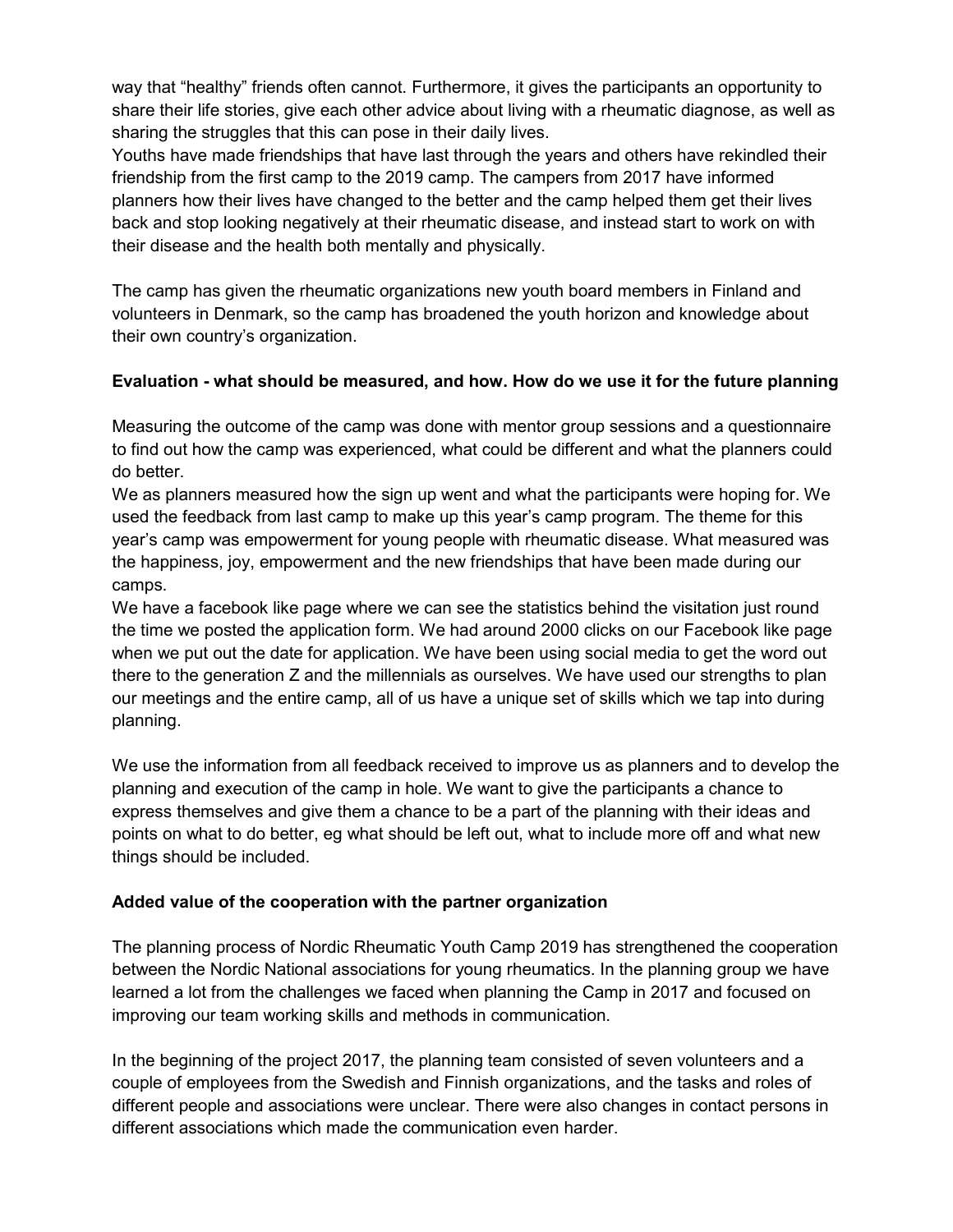After the camp in 2017 our team has been firmly established, and the size of the team has settled to 4 volunteers plus one employee from the Finnish organization. Currently there is one youth delegate per country from Finland, Denmark, Sweden and Iceland. Unfortunately, due to personal reasons, the delegate from Norway dropped out and we were not able to find a new volunteer despite our efforts. Three of the current delegates have been involved in the project from the very beginning and everyone is motivated to continue and keep on improving our work.

Having an established planning committee has helped us a lot in the process of planning the camp in 2019. As we have gotten to known each other we are more aware and used to each other's working methods and we know each other's strengths and how to use them. We work as a team sharing responsibilities and delegating our tasks and this is now done in a more structured way than in the beginning of the project. As everyone is now more aware of what is expected from them, we are also more motivated and committed to the work we do.

The planning committee is mostly working through online platforms and Skype-meeting, but on top of that we have found it to be very crucial to have planning meetings twice a year when we can gather together and work in productive ways. These planning meetings and face to face communication is highly appreciated and above all we feel very important when setting up the goals, visions, ideas and building up the concrete plan for our next year's camp. Our planning committee forms from people with different nationalities and we are not working in our mother tongue, so we do believe that face to face meetings twice a year lower the chance of misunderstandings. The planning group meetings also have an empowering meaning to the planning group members and working together is also one way for us to experience peer support. As the camp concept is running by volunteers, face to face planning meetings also have a big motivational meaning and makes volunteers more committed to this project. These meetings have helped us to become more united and to get a more united vision.

Working together with other associations across country borders has been very fruitful and eyeopening. As the camp aims to empower young people it has also been very empowering from the organizers' perspective too. The planning group is keeping regularly contact to each other and sharing the newest updates from their events, activities or campaigns and sharing ideas they receive from each other with their local associations as well.

### **Cooperation beyond the Nordic countries**

Thanks to EULAR knowledge transfer program on every camp we have also invited a visitor from a partner association outside the Nordic countries. In 2017 we included a participant from Latvia and this year 2019 we had participant coming from Versus Arthritis Scotland, Jay O'Reilly .

During the camp Jay presented and shared with us about the amazing work they are doing in the UK and the creative working methods they are using with children and young people with arthritis. After the camp Jay shared her feedback with the whole group and was happy to notice how well we had included physical activities to our programme and how much healthier our diet was. To those aspects Jay mentioned she will want to focus more in their activities in Scotland as well.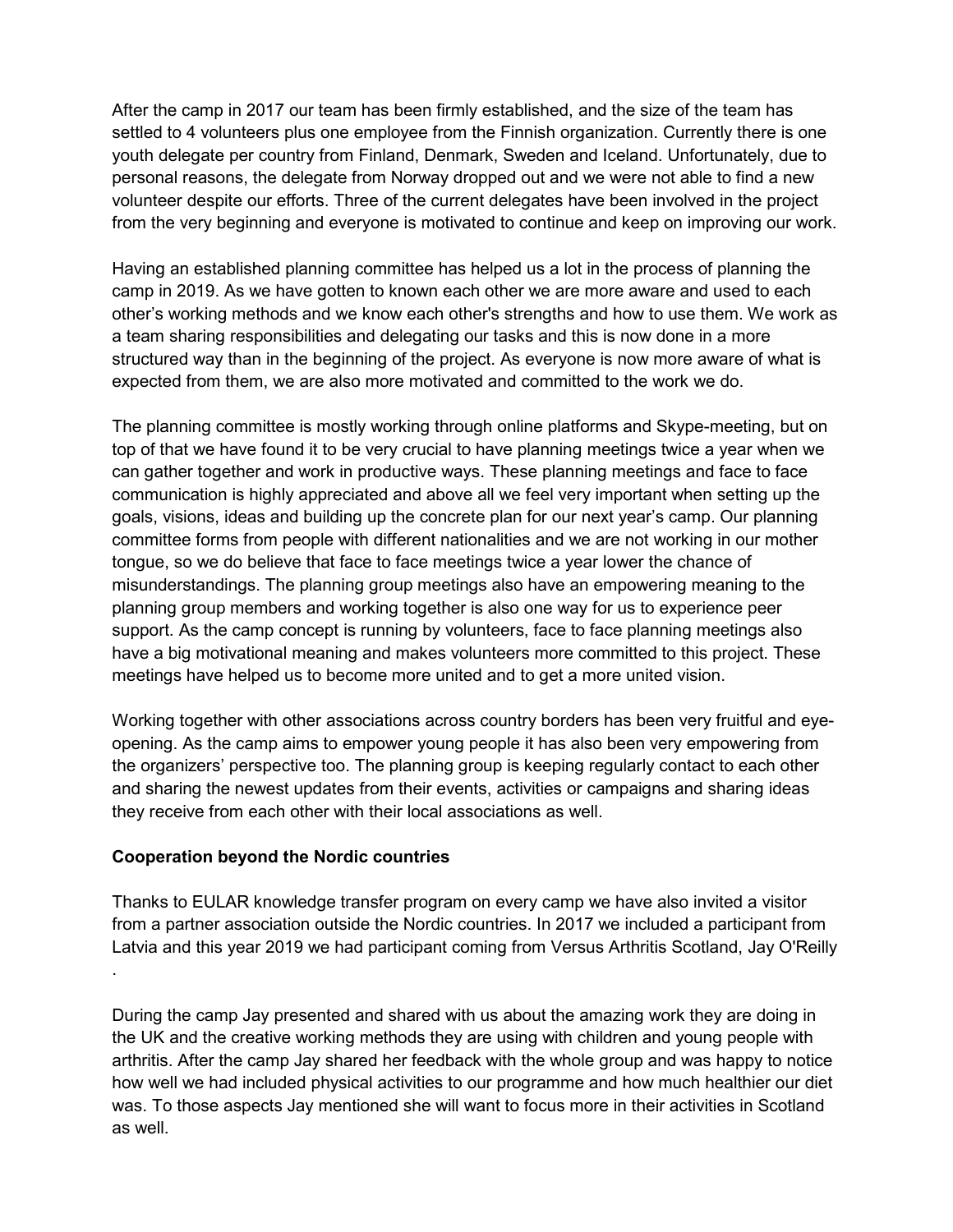"I have been sharing my experiences with my colleagues and they are all super keen to learn more about and have been really inspired by your approach. Klaire and I's manager has already started to explore funding options so we can invite you over to Scotland to one of our weekends. It would be fantastic if this could be the start of us all being able to work together more closely to support young people with arthritis!" Jay says.

Here is a link to Youtube to Jay's interview published on the Facebook page of Nordic Rheumatic Youth Camp: <https://youtu.be/N4XqYzFI4j8>

As an attachment Jay's bullet point report about her main areas of learning.

# **Evaluation**

One of the goals for international cooperation and creating a youth camp concept across country borders has been to make all our associations more interesting towards the youth and get more members involved. And that is one of the things we can prove to be achieved!

Participating to the Nordic Rheumatic Youth Camp has activated youth to become members and volunteers of their National Association. As an example, two of the participants from NRYC 2017 are now board members of the Finnish National Association for Young Rheumatics (Suomen Reumanuoret). Several people from Norway have also expressed their interest in becoming volunteer planners for next year. One of the Swedish participants also said that after the aqua gymnastic session had at the camp she will start to attend to her local aqua gymnastics as well.

After the first Nordic Rheumatic Youth Camp 2017 we have received a lot of interest and attention outside the Nordic countries as well. In February 2018, Aino-Maria got to attend the EULAR Pare conference 2018 in Brussels and present Nordic Rheumatic Youth Camp in the best practice Fair. People were very excited to hear about the camp concept for young people that was planned and implemented by the young people themselves. We also got an invitation to present our camp concept in 25th European Pediatric Rheumatology Congress in Lisbon September 2018. Unfortunately, due to financial reasons we were not able to attend.

Pare conference was also on important chance for us to grow our network and get introduced with other association working with the same target group. We are now more aware of all the other association and their work around Europe and vice versa. As a result of the contacts created in the Pare conference 2018 we found also a partner to Nordic Rheumatic Youth Camp 2019 from Versus Arthritis Scotland Jay O'Reilly and that was a start of a new cooperation.

On December 2018 Nordic Rheumatic Youth Camp was presented in the International Volunteer Forum 2018, Moscow Russia, "Best international volunteering practices in the field of medicine". The International Volunteer Forum was a huge event and gathered together all in all 15 000 participants! International attention has gotten us more followers on social media and more applicants to participate for the camp.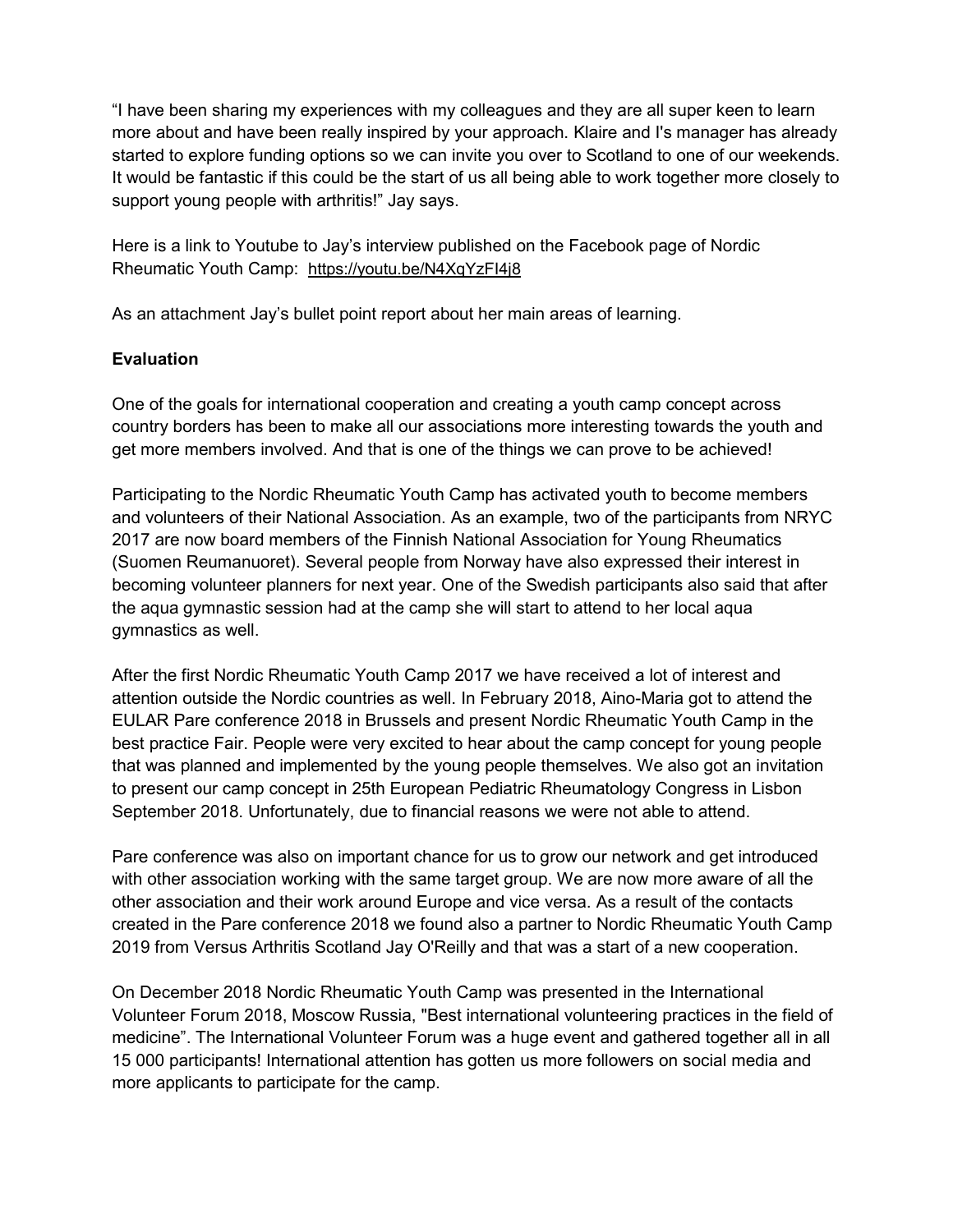#### **Next steps and implementation.**

#### **Nordic Rheumatic Youth Camp 2020 Denmark**

We are currently working for making the third edition of Nordic Rheumatic Youth Camp happen in Denmark in Spring 2020. We are currently applying for new funding. All members of the planning group are highly motivated to continue working with organizing the next camp.

#### **Volunteer recruitment from Norway**

We are currently looking for one new member from Norway to join our planning committee and we have few interested candidates for the position from the NRYC 2019.

#### **Cooperation with Versus Arthritis**

We are open for new ideas and ways for cooperation with the Versus Arthritis in the future. The planning committee will have a Skype meeting with the representatives of Versus Arthritis before the next planning meeting takes place in September 2019. We are also looking for funding opportunities that would allow us to visit Versus Arthritis in Scotland and learn more from their activities in practice. We are planning to implement the ideas we got from Jay to the NRYC 2020 and add more creative methods and art to our program. Versus Arthritis is planning to step up their levels of physical activities at their workshops.

#### **Setting up own website**

We are looking for different possibilities to open our own web page with information about our camps and pictures from the last camps. The webpage would also have updated information for the next camp and possible a payment portal to process sign-ups.

### **Future vision**

We believe in the camp concept we have created, and we believe it will live for decades and grow stronger and bigger. We want to gather people together and great the best possible atmosphere to experience the empowering and inspirational effects of peer support. We think our project is still quite young and we want to make sure that it will stabilize its position as an annual event and well-known brand among the Nordic youth with rheumatic diagnosis's. In a long run our dream is to grow bigger and beyond the Nordic borders. In every camp we have invited a participant outside the Nordic countries and this is a tradition that we want to continue too. For the moment we want to keep the idea and brand of a Nordic camp and organize it in the Nordic countries but as next steps we are planning to grow the number of participants coming outside the Nordic countries. In the future we would want to see the camp grow more open for other participants coming from the Eular Pare countries.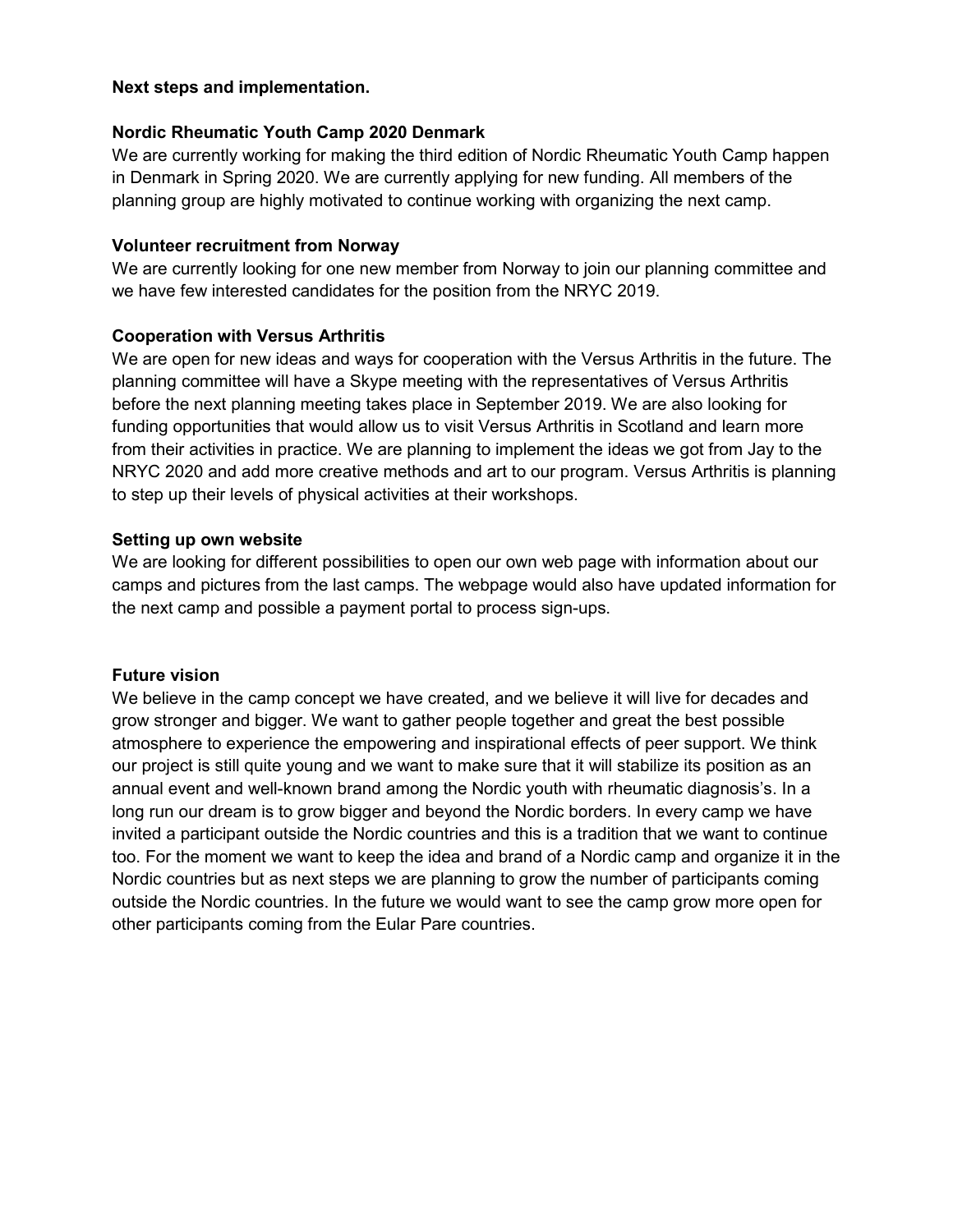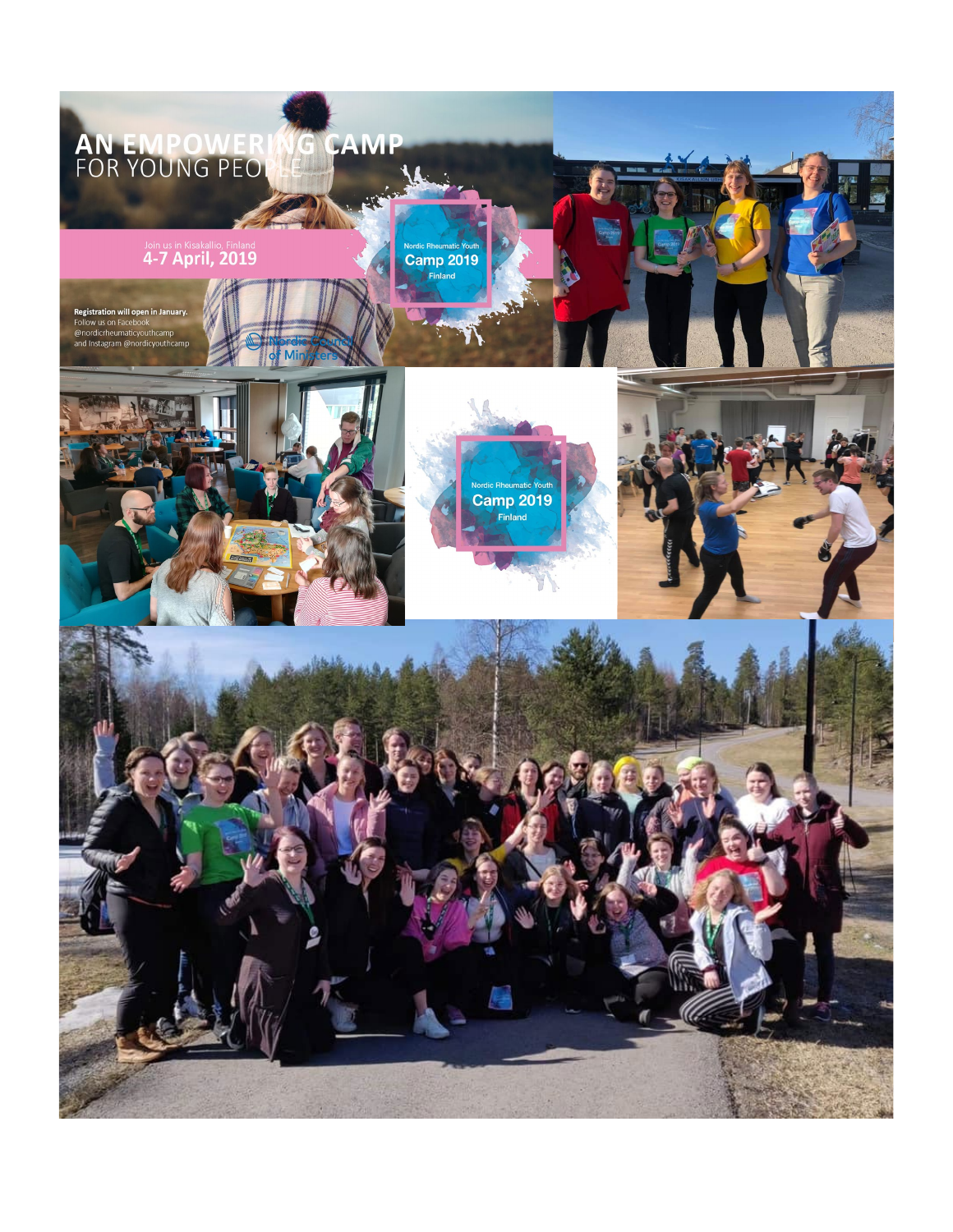Attachement 1.

# **Bullet point Report – Nordic Rheumatic Youth Camp**

By Jay O'Reilly Volunteer Development Officer, Joint Potential Development Officer & Artistic Lead for YPFS **Scotland** 

# **Main areas of learning…**

-Exercise, there was a lot built in throughout the day. Including in lectures and group work. On top of that the young people, on the whole, are far more active and all participate in sports/exercise in their own time. It is used as one of their tools to self-management. Within our own practice we talk the talk but do not walk the talk! We advocate healthy eating and exercise whilst creating an environment where bad choices around meals and lack of exercise are enabled. (i.e, sweets cakes, not very healthy food and a programme where we sit for most of the time.)

-Diet – so much healthier, the majority of the food was plant based accompanied by fish or chicken and potatoes/pasta. 4 meals a day – 8am, 11.30am, 4pm and 8pm. On the whole there seemed to be far better mental health, far less catastrophizing compared to our young people.

-More free time which really allowed the participants from the 5 Nordic countries to get to know one another and left plenty of opportunities for real peer to peer support.

-A lot of excitement around the art side of our work. They are looking to engage with younger children and think this could be the way to enable it. I would love to work with them to help develop a similar practice in their respective countries and to continue to share more about what we do.

-It would be great to enable an exchange, for me personally seeing what other young people are capable of, the fact many were employed or are still studying I think would make them great role models for our young people here in Scotland. We have been trying to show our participants the importance of having a positive attitude, to instil in them a belief that they are capable young people and that in spite of their condition there is a whole world out there for them to explore. This would be a major step to help them build their confidence, resilience and make bonds with other young people just like themselves. Since coming back from Finland, I have already been cascading my learning to the whole team in Scotland who are extremely interested in the project and the charity across the Nordic regions.

-We are already looking into funding options so we can invite the planning team over to Scotland so we can continue to learn from one another and to strengthen the bonds